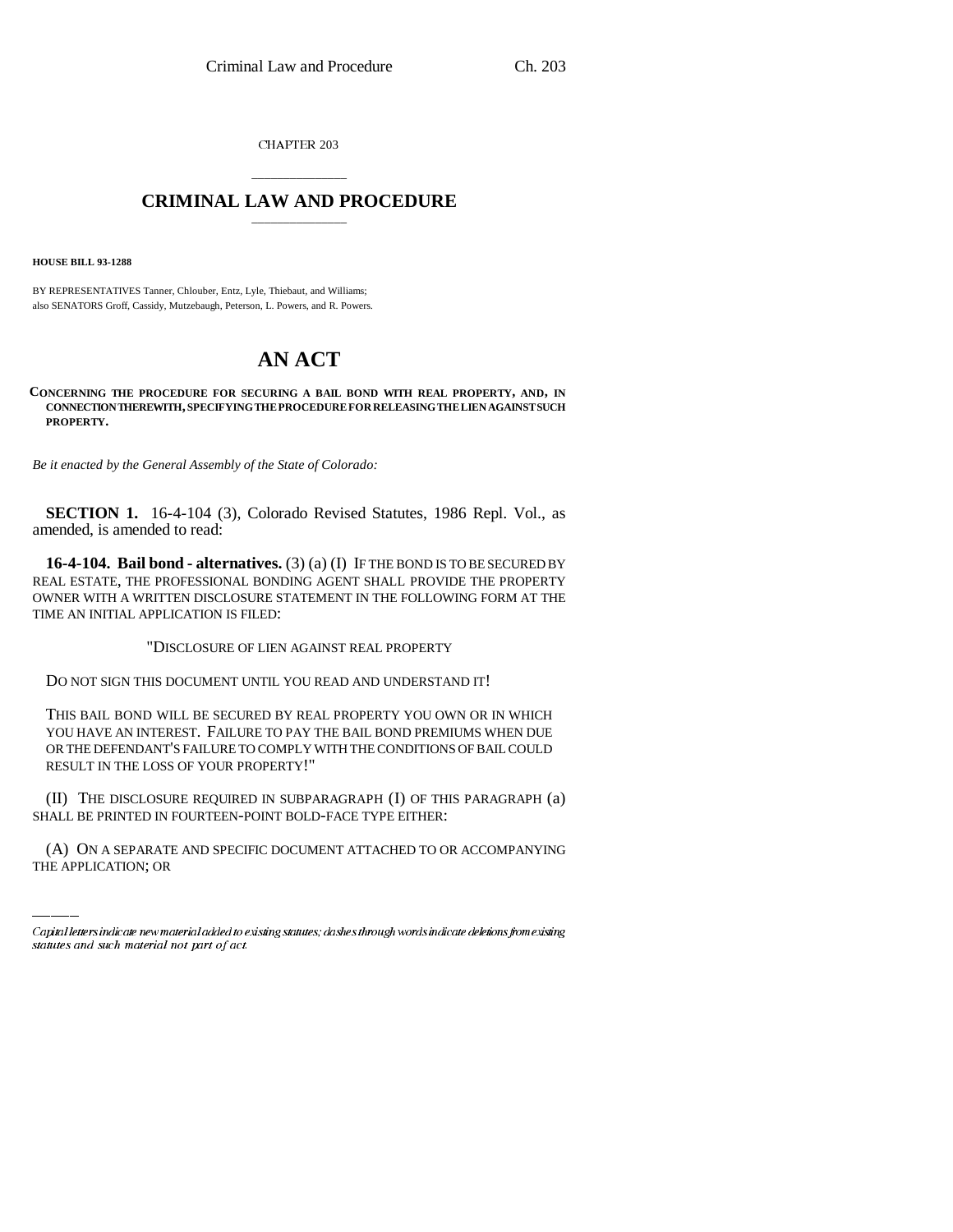## (B) IN A CLEAR AND CONSPICUOUS STATEMENT ON THE FACE OF THE APPLICATION.

(III) BEFORE A PROPERTY OWNER EXECUTES ANY INSTRUMENT CREATING A LIEN AGAINST REAL PROPERTY, THE PROFESSIONAL BONDING AGENT SHALL PROVIDE THE PROPERTY OWNER WITH A COMPLETED COPY OF THE INSTRUMENT CREATING THE LIEN AGAINST REAL PROPERTY AND THE DISCLOSURE STATEMENT DESCRIBED IN SUBPARAGRAPH (II) OF THIS PARAGRAPH (a). IF A PROFESSIONAL BONDING AGENT FAILS TO COMPLY FULLY WITH THE REQUIREMENTS OF SUBPARAGRAPHS (I) AND (II) OF THIS PARAGRAPH (a) AND THIS SUBPARAGRAPH (III), ANY INSTRUMENT CREATING A LIEN AGAINST REAL PROPERTY SHALL BE VOIDABLE.

(IV) THE BONDING AGENT SHALL DELIVER TO THE PROPERTY OWNER A FULLY EXECUTED AND NOTARIZED RECONVEYANCE OF TITLE, A CERTIFICATE OF DISCHARGE, OR A FULL RELEASE OF ANY LIEN AGAINST REAL PROPERTY THAT SECURES PERFORMANCE OF THE CONDITIONS OF A BAIL BOND WITHIN THIRTY DAYS AFTER RECEIVING NOTICE THAT THE TIME FOR APPEALING AN ORDER THAT EXONERATED THE BAIL BOND HAS EXPIRED. THE BONDING AGENT SHALL ALSO DELIVER TO THE PROPERTY OWNER THE ORIGINAL CANCELLED NOTE AS EVIDENCE THAT THE INDEBTEDNESS SECURED BY ANY LIEN INSTRUMENT HAS BEEN PAID OR THAT THE PURPOSES OF SAID INSTRUMENT HAVE BEEN FULLY SATISFIED AND THE ORIGINAL DEED OF TRUST, SECURITY AGREEMENT, OR OTHER INSTRUMENT WHICH SECURED THE BAIL BOND OBLIGATION. IF A TIMELY NOTICE OF APPEAL IS FILED, THE THIRTY-DAY PERIOD SHALL BEGIN ON THE DAY THE APPELLATE COURT'S AFFIRMATION OF THE ORDER BECOMES FINAL. IF THE BONDING AGENT FAILS TO COMPLY WITH THE REQUIREMENTS OF THIS SUBPARAGRAPH (IV), THE PROPERTY OWNER MAY PETITION THE DISTRICT COURT TO ISSUE AN ORDER DIRECTING THE CLERK OF SUCH COURT TO EXECUTE A FULL RECONVEYANCE OF TITLE, A CERTIFICATE OF DISCHARGE, OR A FULL RELEASE OF ANY LIEN AGAINST REAL PROPERTY CREATED TO SECURE PERFORMANCE OF THE CONDITIONS OF THE BAIL BOND. THE PETITION SHALL BE VERIFIED AND SHALL ALLEGE FACTS SHOWING THAT THE BONDING AGENT HAS FAILED TO COMPLY WITH THE PROVISIONS OF THIS SUBPARAGRAPH (IV).

(V) ANY PROFESSIONAL BONDING AGENT WHO VIOLATES THIS PARAGRAPH (a) SHALL BE LIABLE TO THE PROPERTY OWNER FOR ALL DAMAGES WHICH MAY BE SUSTAINED BY REASON OF THE VIOLATION, PLUS STATUTORY DAMAGES IN THE SUM OF THREE HUNDRED DOLLARS. THE PROPERTY OWNER SHALL BE ENTITLED TO RECOVER COURT COSTS AND REASONABLE ATTORNEY FEES, AS DETERMINED BY THE COURT, UPON PREVAILING IN ANY ACTION BROUGHT TO ENFORCE THE PROVISIONS OF THIS PARAGRAPH (a).

 $(a)$  (b) If the bond is secured by real estate, the amount of the owner's unencumbered equity shall be determined by deducting the amount of all encumbrances listed in the owner and encumbrances certificate from the actual value of such real estate as shown on the current notice of valuation. The owner of the real estate shall file with the bond the following, which shall constitute a material part of the bond:

(I) The current notice of valuation for such real estate prepared by the county assessor pursuant to section 39-5-121, C.R.S.; and